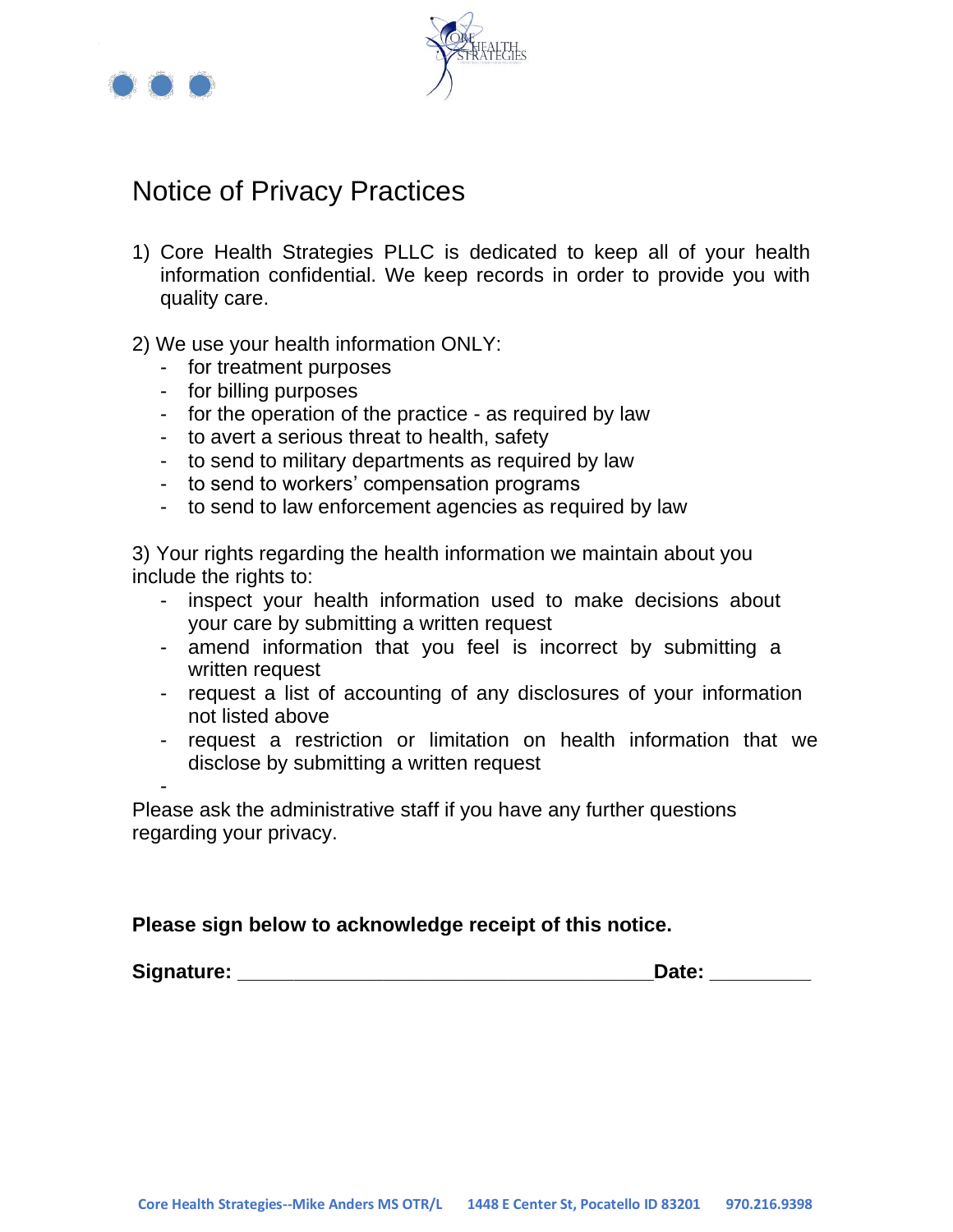

### **Cancellation / No Show Policy:**

If you need to cancel your appointment, please call or cancel ASAP (at least 24 hours notice) so that we have the opportunity to offer your appointment to another client. *If less than 24 hours notice is given or you do not show up, you will be charged for the amount of time you were scheduled at the rate of \$95 per 45 minute treatment session / \$180 per 90 minute treatment session / \$120 per initial session. Follow up visits will not be scheduled until the NO SHOW / Late cancellation fee has been paid. Thank you for your understanding!*

Initial \_\_\_\_\_\_\_\_\_\_\_\_\_\_

### **Consent for Care and Treatment:**

Your Occupational Therapist will complete an evaluation process via interview and examination. From these findings, a treatment plan will then be designed, utilizing a variety of treatment techniques. I, the undersigned, do hereby agree and give consent for Core Health Strategies, PLLC, to provide Occupational Therapy care and treatment identified as proper and necessary in addressing my physical condition.

Initial \_\_\_\_\_\_\_\_\_\_\_\_\_

### **Financial Policy**

Core Health Strategies, LLC, accepts payments via cash, check or credit card.

Services in our office are charged at a rate of:

Occupational Therapy Evaluation \$120

Occupational Therapy Treatment session (45 minutes) \$95

Occupational Therapy Treatment session (90 minutes) \$180

A frequency specific microcurrent unit can be rented for \$15/day or \$90/week so you can use microcurrent more frequently to support your recovery. This is a great way to maximize your therapy sessions.

PEMF and Healy microcurrent devices can be rented for \$25/day—these devices do not have weekly rental options and have very limited availability.

I agree that the information above is accurate. I understand the terms of this form and realize that I am financially responsible for charges incurred from cancellations or no shows.

Microcurrent therapy **cannot** be offered to anyone who:

- 1) is undergoing cancer treatment in the area of the body that is to be treated,
- 2) has a pacemaker/defibrillator,
- 3) is pregnant, or
- 4) Is planning to have or has had an organ transplant

*By signing below, I am affirming that I can safely receive microcurrent therapy based on this statement.*

**Patient Name:**  $\blacksquare$ 

**Patient Signature or Guardian for minors:** \_\_\_\_\_\_\_\_\_\_\_\_\_\_\_\_\_\_\_\_\_\_\_\_\_\_\_\_\_\_\_\_\_\_

**Date:** \_\_\_\_\_\_/\_\_\_\_\_\_/\_\_\_\_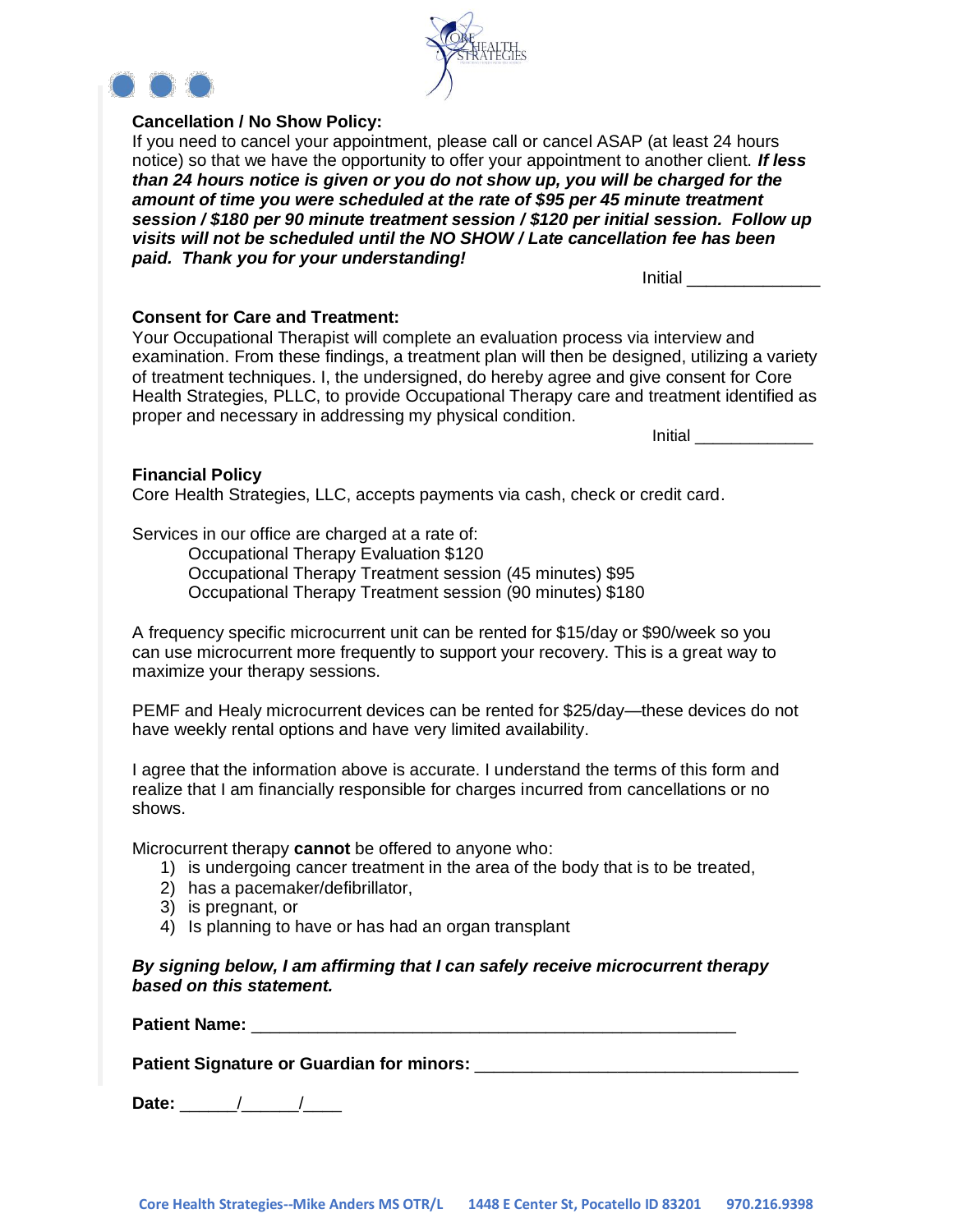



### **Occupational Therapy**

Core Health Strategies, PLLC, is dedicated to giving each client an individualized, personal service that they can rely on and trust. To help us meet your needs, please fill out these forms completely. If you have any questions or need help, please ask, we will be happy to assist you.

## **Patient Intake Form**

|                                                          | Date:                                                                            |
|----------------------------------------------------------|----------------------------------------------------------------------------------|
|                                                          |                                                                                  |
|                                                          | Cell #: ___________________________                                              |
|                                                          |                                                                                  |
| <b>DOB:</b> $\frac{1}{\sqrt{2}}$ Age:                    |                                                                                  |
|                                                          |                                                                                  |
|                                                          | Relationship to you: ___________________________Contact #: _____________________ |
|                                                          |                                                                                  |
|                                                          |                                                                                  |
| Primary Care Physician: <b>Frankling</b> Care Physician: | Telephone: ______                                                                |
|                                                          |                                                                                  |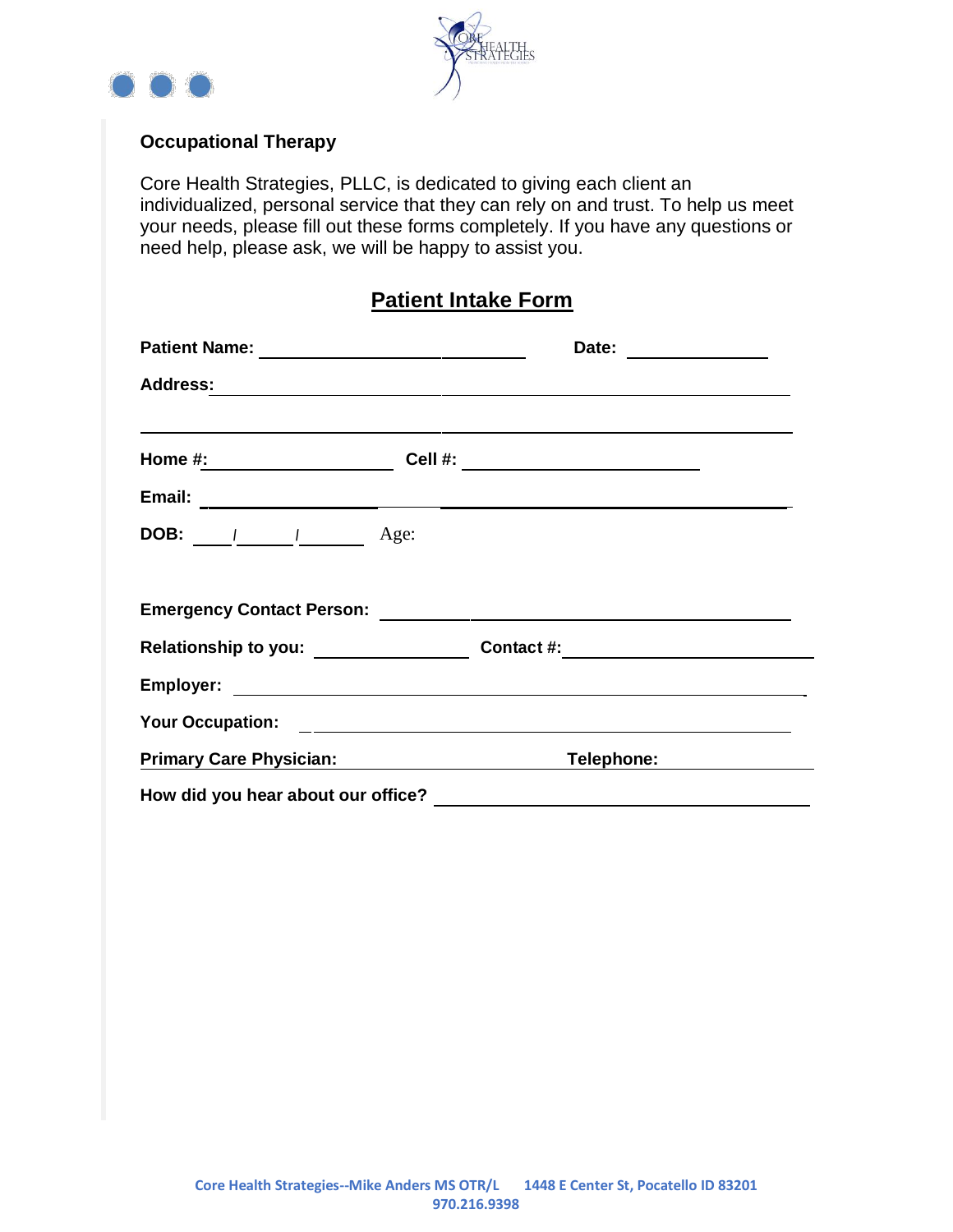



- **1. Reason you are seeking Occupational Therapy: \_\_\_\_\_\_\_\_\_\_\_\_\_\_\_\_\_\_\_\_\_\_\_\_\_\_\_\_\_\_\_\_\_\_\_\_\_\_\_\_\_\_\_\_**
- **2. Indicate on the drawings below where you have pain/symptoms**

| 3. How often do you experience your symptoms?<br>□ Constantly (76-100% of the time)<br>□ Occasionally (26-50% of the time)<br>□ Frequently (51-75% of the time)<br>$\Box$ Intermittently (1-25% of the time)<br>4. How would you describe the type of pain?<br>$\sqcap$ Numb<br>$\Box$ Sharp<br>$\sqcap$ Dull<br>$\Box$ Tingly<br>$\square$ Sharp with motion<br>□ Diffuse<br>□ Shooting with motion<br>$\Box$ Achy<br>□ Jilodung with motion<br>□ Burning<br>□ Electric like with motion<br>□ Shooting<br>$\Box$ Stiff<br>□ Other: |
|-------------------------------------------------------------------------------------------------------------------------------------------------------------------------------------------------------------------------------------------------------------------------------------------------------------------------------------------------------------------------------------------------------------------------------------------------------------------------------------------------------------------------------------|
| 5. How are your symptoms changing with time?<br>□ Getting Worse □ Staying the Same □ □ Getting Better                                                                                                                                                                                                                                                                                                                                                                                                                               |
| 6a Using a scale from 0-10 (10 being the worst), how would you rate your pain NOW?<br>0 1 2 3 4 5 6<br>8 9 10 (Please circle)<br>7                                                                                                                                                                                                                                                                                                                                                                                                  |
| 6b. Using a scale from 0-10 (10 being the worst), how would you rate your pain AT BEST?                                                                                                                                                                                                                                                                                                                                                                                                                                             |
| 0 1 2 3 4<br>5 6<br>8<br>10 (Please circle)<br>$\mathbf{7}$<br>9                                                                                                                                                                                                                                                                                                                                                                                                                                                                    |
| 6c. Using a scale from 0-10 (10 being the worst), how would you rate your pain AT WORST?<br>10 (Please circle)<br>0 1 2 3 4 5<br>8<br>6<br>7<br>9                                                                                                                                                                                                                                                                                                                                                                                   |
| 7. How much has the problem interfered with your work?<br>$\sqcap$ Not at all<br>$\sqcap$ A little bit<br>□ Moderately<br>$\Box$ Quite a bit $\Box$ Extremely                                                                                                                                                                                                                                                                                                                                                                       |
| 8. How much has the problem interfered with your social activities?<br>$\Box$ Not at all<br>$\sqcap$ A little bit<br>□ Moderately<br>Quite a bit<br>□ Extremely                                                                                                                                                                                                                                                                                                                                                                     |
| 9. Who else have you seen for your problem?<br>□ Chiropractor<br>□ Neurologist<br><b>D</b> Primary Care Physician                                                                                                                                                                                                                                                                                                                                                                                                                   |
| □ Acupuncturist<br>□ Orthopedist<br><b>D</b> Physical Therapist<br>□ Massage Therapist<br>$\Box$ No one                                                                                                                                                                                                                                                                                                                                                                                                                             |
| 10. How long have you had this problem?<br>11. How do you think your problem began?                                                                                                                                                                                                                                                                                                                                                                                                                                                 |
| □ Yes, at times □ No<br>12. Do you consider this problem to be severe? DYes<br>13. What aggravates your problem?                                                                                                                                                                                                                                                                                                                                                                                                                    |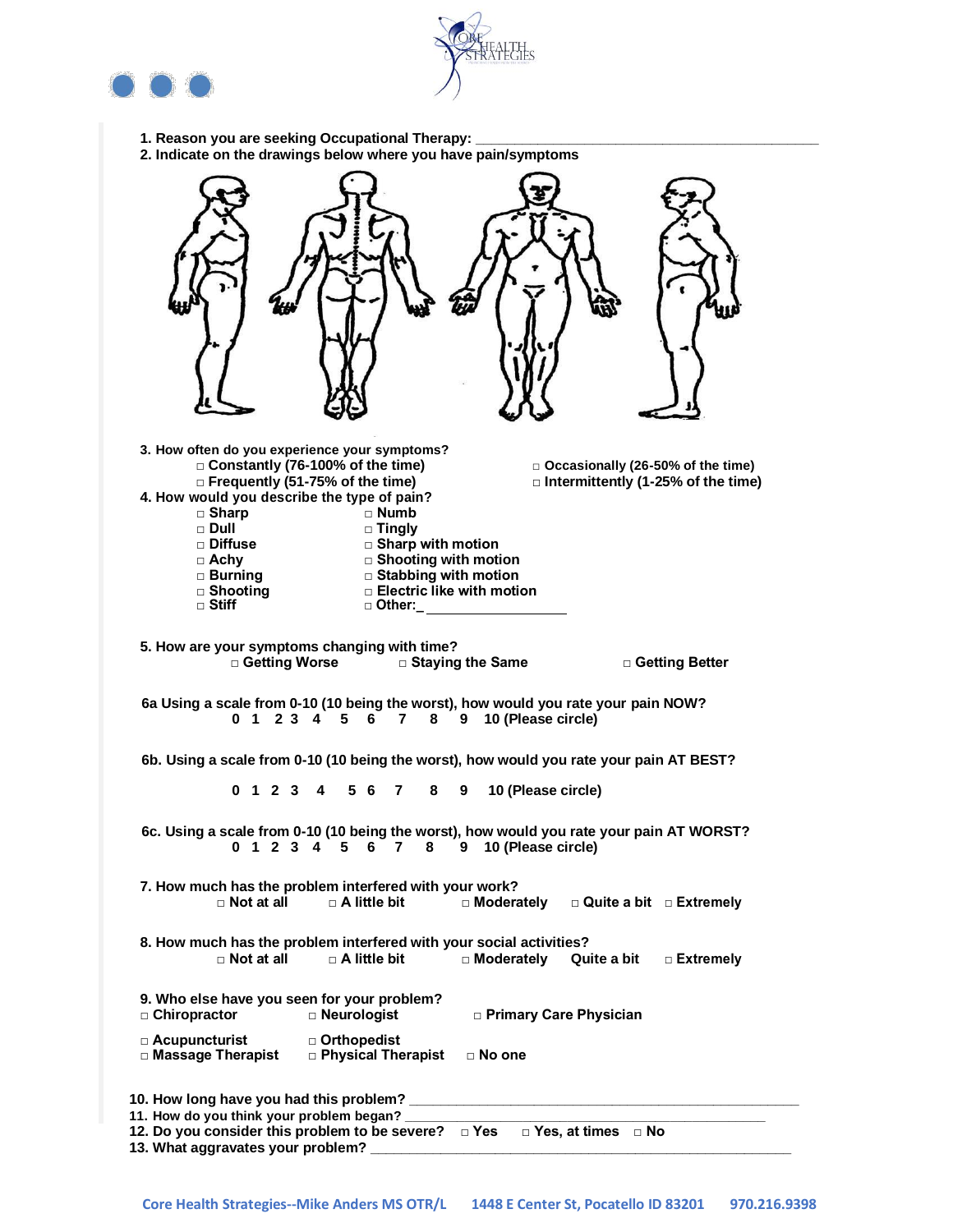



**14. What concerns you the most about your problem; what does it prevent you from doing?**

| 15. What is your: Height<br>Weiaht                                                     |  |  |      |
|----------------------------------------------------------------------------------------|--|--|------|
| 16. How would you rate your overall Health? (circle one) Excellent very good good fair |  |  | poor |
| 17. What type of exercise do you do?                                                   |  |  |      |

**□ Strenuous □ Moderate □ Light □ None**

**18. For each of the conditions listed below, place a check in the "past" column if you have had the condition in the past. If you presently have a condition listed below, place a check in the "NOW" column.**

| Past   | <b>Now</b> |                             | Past   | <b>Now</b> |                             | Past   | <b>Now</b> |                            |
|--------|------------|-----------------------------|--------|------------|-----------------------------|--------|------------|----------------------------|
| $\Box$ | $\Box$     | Headaches                   | $\Box$ | $\Box$     | <b>High Blood Pressure</b>  | $\Box$ | $\Box$     | <b>Diabetes</b>            |
| $\Box$ | $\Box$     | <b>Neck Pain</b>            | $\Box$ | $\Box$     | <b>Heart Attack</b>         | $\Box$ | $\Box$     | <b>Excessive Thirst</b>    |
| $\Box$ | $\Box$     | Upper Back Pain             | $\Box$ | $\Box$     | <b>Chest Pains</b>          | $\Box$ | $\Box$     | <b>Frequent Urination</b>  |
| $\Box$ | $\Box$     | Mid Back Pain               | $\Box$ | $\Box$     | Stroke                      | $\Box$ | $\Box$     | Smoking/Tobacco Use        |
| $\Box$ | П          | Low Back Pain               | $\Box$ | $\Box$     | Angina                      | $\Box$ | $\Box$     | Drug Dependence            |
| $\Box$ | $\Box$     | Shoulder Pain               | $\Box$ | $\Box$     | <b>Kidney Stones</b>        | $\Box$ | $\Box$     | Alcohol Dependence         |
| $\Box$ | $\Box$     | <b>Elbow Pain</b>           | $\Box$ | $\Box$     | <b>Kidney Disorders</b>     | $\Box$ | $\Box$     | Depression                 |
| $\Box$ | $\Box$     | <b>Wrist Pain</b>           | $\Box$ | $\Box$     | <b>Bladder Infection</b>    | $\Box$ | $\Box$     | <b>Systemic Lupus</b>      |
| $\Box$ | $\Box$     | Hand Pain                   | $\Box$ | $\Box$     | <b>Painful Urination</b>    | П      | $\Box$     | Epilepsy                   |
| $\Box$ | $\Box$     | <b>Hip Pain</b>             | $\Box$ | $\Box$     | Loss of Bladder control     | $\Box$ | $\Box$     | Allergies                  |
| $\Box$ | □          | <b>Upper Leg Pain</b>       | $\Box$ | $\Box$     | <b>Prostate Problems</b>    | $\Box$ | $\Box$     | HIV/AIDS                   |
| $\Box$ | $\Box$     | Knee Pain                   | $\Box$ | $\Box$     | Abnormal Weight Gain        | $\Box$ | $\Box$     | Brain injury               |
| $\Box$ | $\Box$     | Ankle/Foot Pain             | $\Box$ | $\Box$     | <b>Abnormal Weight Loss</b> | $\Box$ | $\Box$     | Concussion                 |
| $\Box$ | П          | Jaw Pain                    | $\Box$ | $\Box$     | Loss of Appetite            | $\Box$ | $\Box$     | Whiplash                   |
| $\Box$ | $\Box$     | Asthma                      | $\Box$ | $\Box$     | Abdominal Pain              | $\Box$ | $\Box$     |                            |
| $\Box$ | $\Box$     | Joint Pain                  | $\Box$ | $\Box$     | Ulcer                       | $\Box$ | $\Box$     |                            |
| $\Box$ | $\Box$     | Arthritis                   | $\Box$ | $\Box$     | <b>Hepatitis</b>            | $\Box$ | $\Box$     |                            |
| $\Box$ | □          | <b>Rheumatoid arthritis</b> | $\Box$ | $\Box$     | Liver disorder              | $\Box$ | $\Box$     |                            |
| $\Box$ | П          | Tumors / cancer             | $\Box$ | $\Box$     | <b>Dizziness</b>            |        |            | <b>FOR FEMALES ONLY</b>    |
| $\Box$ | $\Box$     | <b>Scoliosis</b>            | $\Box$ | $\Box$     | Visual disturbances         | $\Box$ | $\Box$     | <b>Birth Control Pills</b> |
| $\Box$ | $\Box$     | <b>Chronic Sinusitis</b>    | $\Box$ | $\Box$     | Gallbladder Disorder        | $\Box$ | $\Box$     | Pregnancy                  |
| $\Box$ | $\Box$     | Muscle Incoordination       | $\Box$ | $\Box$     | Dermatitis/Eczema/Rash      | $\Box$ | $\Box$     | Hormonal Replacement       |

### **19. List all prescription medications you are currently taking**

| <b>Medication</b>                                                                        | Dosage / frequency |  |
|------------------------------------------------------------------------------------------|--------------------|--|
|                                                                                          |                    |  |
|                                                                                          |                    |  |
|                                                                                          |                    |  |
| 20. List all of the over-the-counter medications / supplements you are currently taking: |                    |  |
| <b>Medication / supplement</b>                                                           | Dosage / frequency |  |
|                                                                                          |                    |  |
|                                                                                          |                    |  |
|                                                                                          |                    |  |

### **21. List all surgical procedures you have had:**

| <b>Surgery</b> | <b>Date</b> | . Suraerv | <b>Date</b> |
|----------------|-------------|-----------|-------------|
|                |             |           |             |
|                |             |           |             |
|                |             |           |             |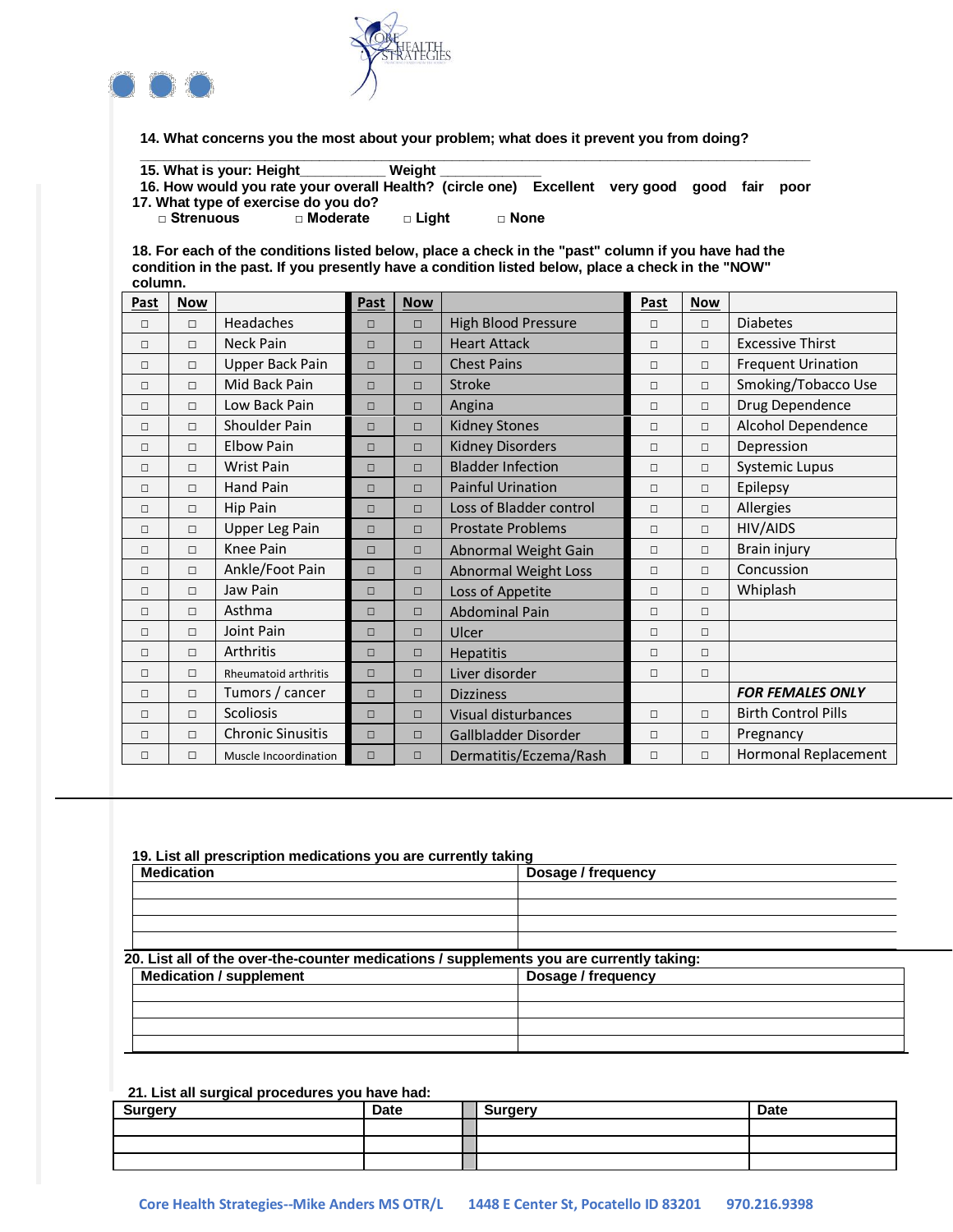

#### **22. What activities do you do at work?**

|                       | Most of the day | $H$ alf the day | A little of the day or None |
|-----------------------|-----------------|-----------------|-----------------------------|
| <b>Sit</b>            |                 |                 |                             |
| <b>Stand</b>          |                 |                 |                             |
| <b>Computer work</b>  |                 |                 |                             |
| On the phone          |                 |                 |                             |
| Lifting/carrying: #s= |                 |                 |                             |
| Other:                |                 |                 |                             |

**23. What activities do you do outside of work? (Circle all that apply)**

| Bike: road / mtn | <b>Hike/walk</b> | <b>Flv Fish</b>   | <b>Bait / Cast Fish</b> | Joa/run           | <b>Boating</b>        |
|------------------|------------------|-------------------|-------------------------|-------------------|-----------------------|
| Ski: xc / alpine | <b>Snow shoe</b> | <b>ATV</b>        | Hunt                    | Photography       | <b>Arts/crafts</b>    |
| тv               | Tennis           | Gardening         | Golf                    | <b>Volleyball</b> | <b>Weight lifting</b> |
| <b>Bowling</b>   | Traveling        | <b>Triathlons</b> | Other:                  |                   |                       |

**\_\_\_\_\_\_\_\_\_\_\_\_\_\_\_\_\_\_\_\_\_\_\_\_\_\_\_\_\_\_\_\_\_\_\_\_\_\_\_\_\_\_\_\_\_\_\_\_\_\_\_\_\_\_\_\_\_\_\_\_\_\_\_\_\_\_\_\_\_\_\_\_\_\_\_\_\_\_\_\_\_\_\_\_\_\_**

**\_\_\_\_\_\_\_\_\_\_\_\_\_\_\_\_\_\_\_\_\_\_\_\_\_\_\_\_\_\_\_\_\_\_\_\_\_\_\_\_\_\_\_\_\_\_\_\_\_\_\_\_\_\_\_\_\_\_\_\_\_\_\_\_\_\_\_\_\_\_\_\_\_\_\_\_\_\_\_\_\_\_\_\_\_ \_\_\_\_\_\_\_\_\_\_\_\_\_\_\_\_\_\_\_\_\_\_\_\_\_\_\_\_\_\_\_\_\_\_\_\_\_\_\_\_\_\_\_\_\_\_\_\_\_\_\_\_\_\_\_\_\_\_\_\_\_\_\_\_\_\_\_\_\_\_\_\_\_\_\_\_\_\_\_\_\_\_\_\_\_ \_\_\_\_\_\_\_\_\_\_\_\_\_\_\_\_\_\_\_\_\_\_\_\_\_\_\_\_\_\_\_\_\_\_\_\_\_\_\_\_\_\_\_\_\_\_\_\_\_\_\_\_\_\_\_\_\_\_\_\_\_\_\_\_\_\_\_\_\_\_\_\_\_\_\_\_\_\_\_\_\_\_\_\_\_**

**\_\_\_\_\_\_\_\_\_\_\_\_\_\_\_\_\_\_\_\_\_\_\_\_\_\_\_\_\_\_\_\_\_\_\_\_\_\_\_\_\_\_\_\_\_\_\_\_\_\_\_\_\_\_\_\_\_\_\_\_\_\_\_\_\_\_\_\_\_\_\_\_\_\_\_\_\_\_\_\_\_\_\_\_\_\_**

**\_\_\_\_\_\_\_\_\_\_\_\_\_\_\_\_\_\_\_\_\_\_\_\_\_\_\_\_\_\_\_\_\_\_\_\_\_\_\_\_\_\_\_\_\_\_\_\_\_\_\_\_\_\_\_\_\_\_\_\_\_\_\_\_\_\_\_\_\_\_\_\_\_\_\_\_\_\_\_\_\_\_\_\_\_\_ \_\_\_\_\_\_\_\_\_\_\_\_\_\_\_\_\_\_\_\_\_\_\_\_\_\_\_\_\_\_\_\_\_\_\_\_\_\_\_\_\_\_\_\_\_\_\_\_\_\_\_\_\_\_\_\_\_\_\_\_\_\_\_\_\_\_\_\_\_\_\_\_\_\_\_\_\_\_\_\_\_\_\_\_\_\_**

**\_\_\_\_\_\_\_\_\_\_\_\_\_\_\_\_\_\_\_\_\_\_\_\_\_\_\_\_\_\_\_\_\_\_\_\_\_\_\_\_\_\_\_\_\_\_\_\_\_\_\_\_\_\_\_\_\_\_\_\_\_\_\_\_\_\_\_\_\_\_\_\_\_\_\_\_\_\_\_\_\_\_\_\_\_\_**

**24. What do you know about your birth? Any difficulties? How long was your birth? Did your mother experience**  any high stress or trauma during your pregnancy? : \_\_\_\_\_\_\_\_\_\_\_\_\_\_\_\_\_\_\_\_\_\_\_\_\_\_\_\_\_\_

**25. Have you ever been hospitalized? □ No □ Yes If yes, when? And why?**

**26. Please describe physical &/or emotional traumas you have experienced (often times our body's pain started because of some sort of trauma—if you're not comfortable listing this information now, please at least indicate that you have had some sort of trauma & we can attempt to address this if you're not progressing in your therapy as**  quickly as you hope for):

**\_\_\_\_\_\_\_\_\_\_\_\_\_\_\_\_\_\_\_\_\_\_\_\_\_\_\_\_\_\_\_\_\_\_\_\_\_\_\_\_\_\_\_\_\_\_\_\_\_\_\_\_\_\_\_\_\_\_\_\_\_\_\_\_\_\_\_\_\_\_\_\_\_\_\_\_\_\_\_\_\_\_\_\_\_\_**

**27. Have you had any previous motor vehicle accidents (REGARDLESS IF YOU SUFFERED INJURY OR NOT)? □ No □ Yes If yes, please explain:\_\_\_\_\_\_\_\_\_\_\_\_\_\_\_\_\_\_\_\_\_\_\_\_\_\_\_\_\_\_\_\_\_\_\_\_\_\_\_\_\_\_\_\_\_\_\_\_\_\_\_**

**28. How many concussions have you had? \_\_\_\_\_\_\_\_\_\_\_\_\_\_\_\_\_\_\_\_\_\_\_\_\_\_\_\_\_\_\_ Describe how you received your concussion(s):**

**29. \_\_\_\_\_\_\_\_\_\_\_\_\_\_\_\_\_\_\_\_\_\_\_\_\_\_\_\_\_\_\_\_\_\_\_\_\_\_\_\_\_\_\_\_\_\_\_\_\_\_\_\_\_\_\_\_\_\_\_\_\_\_\_\_\_\_\_\_\_\_\_\_\_\_\_\_\_\_\_\_\_\_\_\_\_\_ \_\_\_\_\_\_\_\_\_\_\_\_\_\_\_\_\_\_\_\_\_\_\_\_\_\_\_\_\_\_\_\_\_\_\_\_\_\_\_\_\_\_\_\_\_\_\_\_\_\_\_\_\_\_\_\_\_\_\_\_\_\_\_\_\_\_\_\_\_\_\_\_\_\_\_\_\_\_\_\_\_\_\_\_\_\_**

### **30. Do you have any of the following implanted devices?**

- i. Morphine / pain pump
- ii. Insulin pump
- iii. Baclofen pump
- iv. Spinal cord stimulator
- *v.* Temporary cardiac monitors?

*If yes, if you have the ability to turn off the device, please bring that with you to your appointment.*